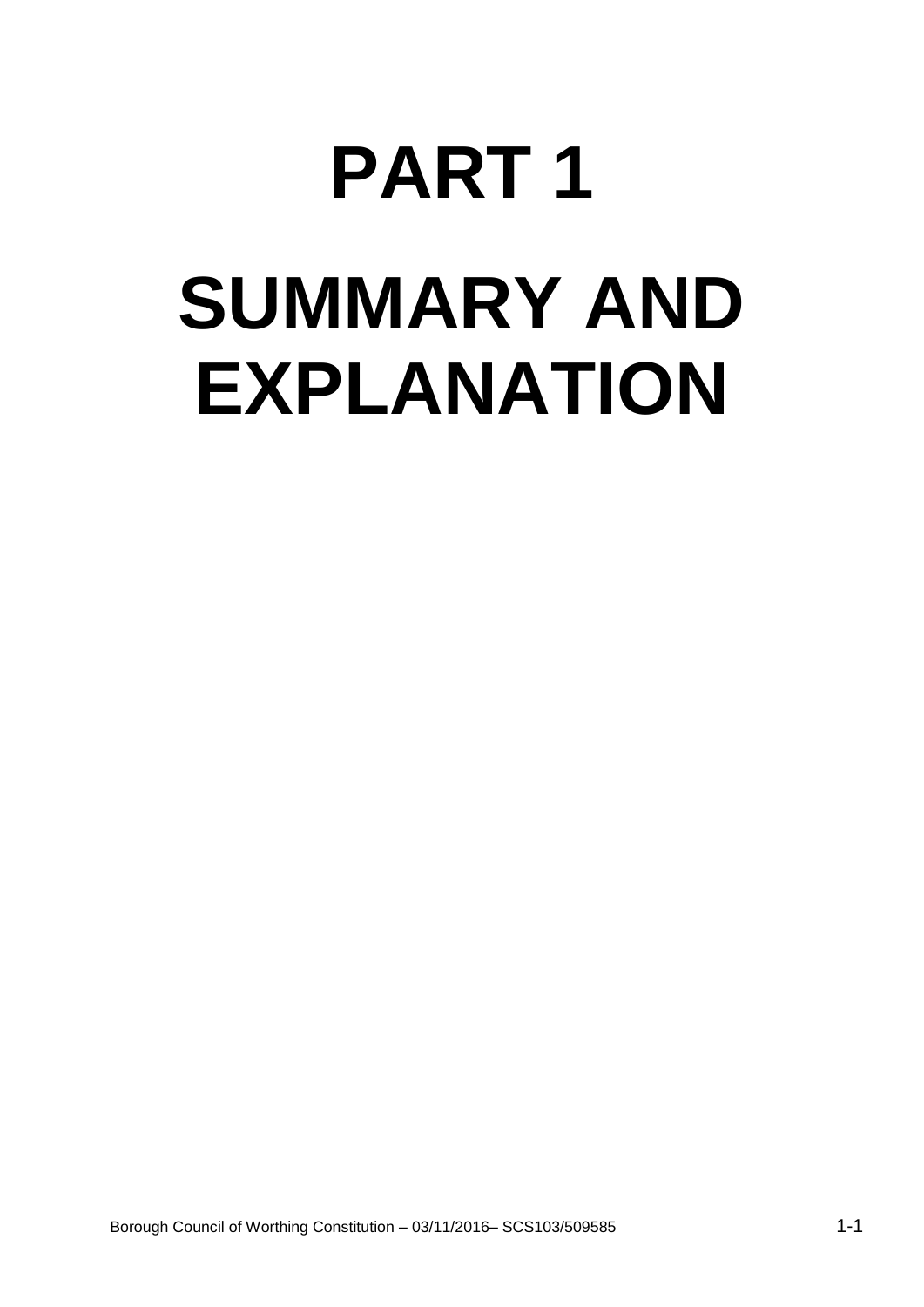## **1.01 Interpretation**

Throughout this Constitution:-

- a) Unless the context otherwise requires, the singular includes the plural and the plural the singular.
- b) Any reference to a numbered or lettered paragraph is, unless the context otherwise requires, a reference to the paragraph in this Constitution.
- c) The following words and expressions shall have the undermentioned meanings respectively assigned to them:-

'1972 Act' shall mean the Local Government Act 1972.

'1989 Act' shall mean the Local Government and Housing Act 1989.

'2000 Act' shall mean the Local Government Act 2000.

'2011 Act' shall mean the Localism Act 2011.

'Chief Financial Officer' shall mean the Officer holding the post of Chief Financial Officer of the Borough Council, who is also designated as the Chief Financial Officer responsible for the purposes of Section 151 Local Government Act 1972; Section 73 Local Government Act 1985 and Section 112 Local Government Act 1988 for monitoring the Council's financial affairs.

'Monitoring Officer' shall be that person designated as Monitoring Officer in accordance with section 5(1) Local Government and Housing Act 1989.

'Clear Working Day' excludes the day on which the summons or agenda for a meeting is published, the day on which the meeting was or is to be held and shall mean a day other than a Saturday or a Sunday, or a day which is a public or bank holiday.

'Clear Calendar Day' excludes the day on which the summons or agenda for a meeting is published, the day on which the meeting was or is to be held but will include a day which is a Saturday or a Sunday, or a day which is a public or bank holiday.

'Key Decision' is defined in Article 12.03 (b) of Part 2 of the Constitution.

'Confidential information' is defined at paragraph 10.3 of the Access to Information Rules in Part 4 of the Constitution.

'Exempt information' is defined at paragraph 10.4 of the Access to Information Rules in Part 4 of this Constitution.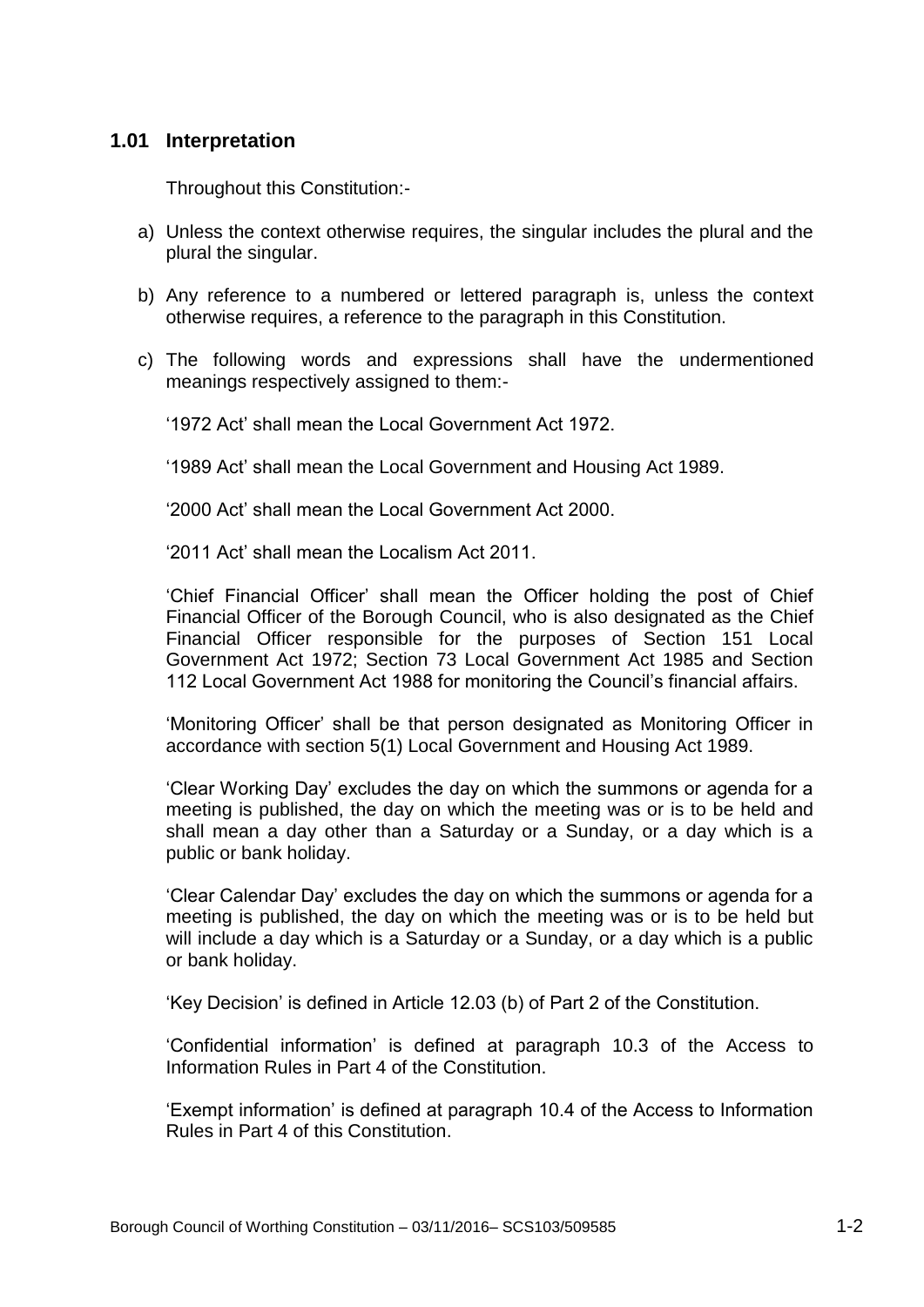'Committee' shall include any Committee, Sub-Committee, Joint Committee or Joint Sub-Committee of, or appointed by, the Council.

'Constitution' shall mean this Constitution as approved by the Council in accordance with the Local Government Act 2000.

'Council' shall mean the Borough Council of Worthing as the legal entity.

'Deputy Mayor' shall mean the Deputy Chairman of the Council.

'Executive' shall mean the Executive of the Council as set out in the Constitution, and as defined by the 2000 Act, and shall comprise the Leader, Deputy Leader and Executive Members (and is also sometimes referred to as 'the Cabinet') and will often act together with Adur District Council's Executive as the Joint Strategic Committee.

'Executive Member' shall mean an elected Member of the Council appointed to the Executive by the Leader in accordance with the Council's Constitution.

'Head of Paid Service' shall mean the Officer holding the post of Chief Executive in the Borough Council, who is also designated as the Head of Paid Service under Section 4 of the Local Government and Housing Act 1989.

'Leader' shall mean the Leader of the Council, elected by the Council in accordance with the Constitution and the 2000 Act.

'Mayor' shall mean the Chairman of the Council or, if the context permits, the person presiding at any meeting of Full Council.

'Meeting' shall mean a meeting of the Full Council, or in relation to the Executive, a Committee, Sub-Committee, Joint Committee or Joint Sub-Committee, a meeting of that body.

'Member' shall mean:

- i. in relation to a meeting of the Full Council, a Councillor;
- ii. in relation to a Committee, a Member of that Committee whether a Councillor or a person who is not a Councillor, but who is appointed to be a Member of the Committee under Section 102 of the 1972 Act; and
- iii. in relation to the Executive, an Executive Member.

'Motion' includes a recommendation contained in any report concerning an item of business for a meeting and a new motion.

'Person Presiding' shall mean the person appointed or entitled to preside at any meeting including the Mayor or Deputy Mayor where the context allows.

'Rule' shall mean a Procedure Rule or Standing Order, and shall include Financial Procedure Rules, Contract Procedure Rules and Council Procedure Rules.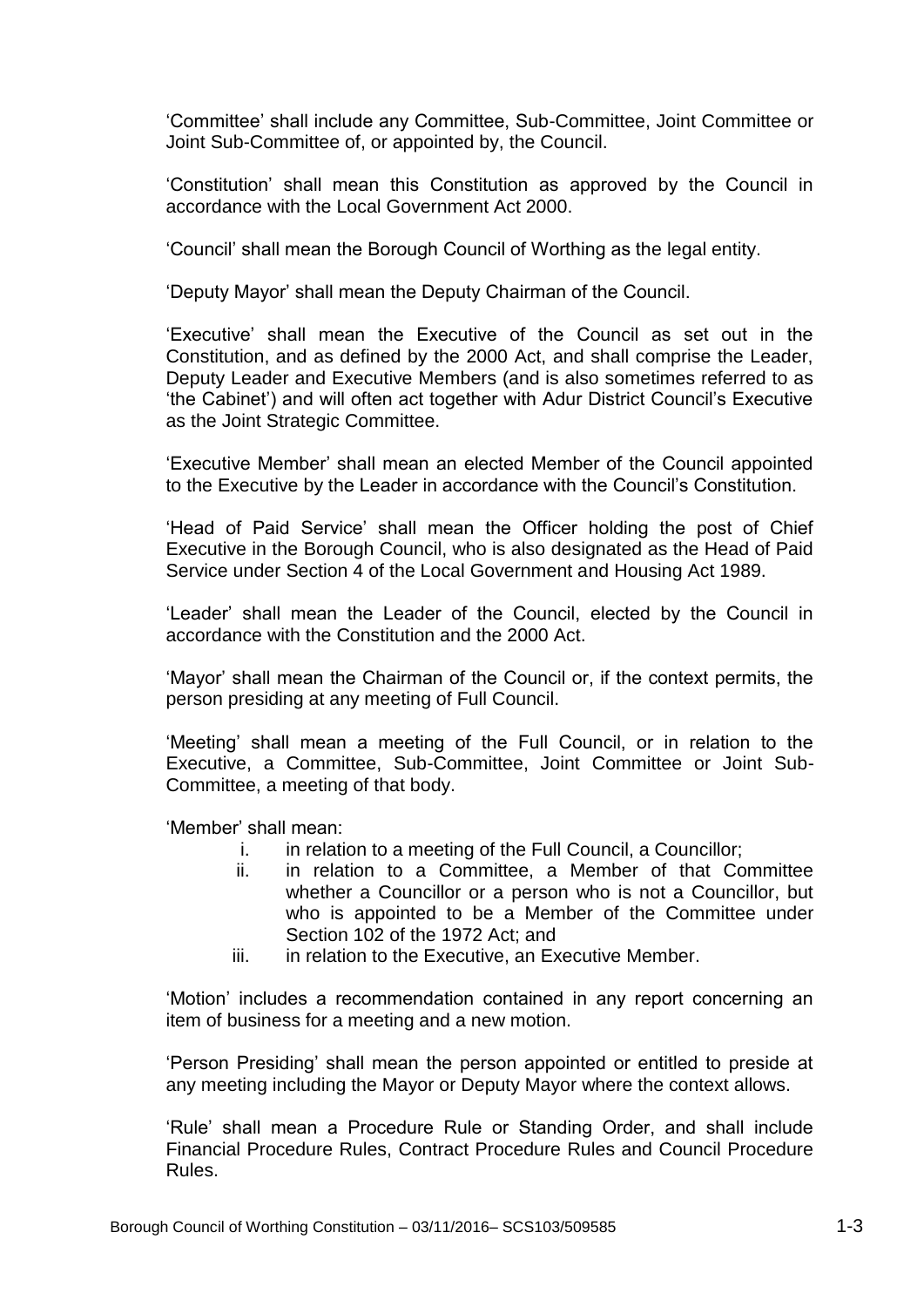'Summons' shall mean the Summons for a meeting, or in relation to a Council Standing Order, applied to the Executive or a Committee shall mean the agenda for the meeting.

'Sub-Committee' shall mean a Sub-Committee of a Committee of the Council and 'Joint Sub-Committee' shall mean a Sub-Committee of a Joint Committee of the Councils.

'Terms of Reference' shall mean the terms of reference of the Executive or a Committee as varied from time to time.

"Working Group" shall mean a group established by the Council consisting of Elected Members and / or Officers and / or co-opted Members and / or persons who are not Elected Members, Officers or co-opted Members, for the purpose of providing advice to any decision maker within the Council.

'Urgent' means a matter of pressing importance requiring swift action given the gravity of the situation, which was unforeseeable (in an objective sense) and is not attributable to a failing on the part of the Council (and similar expressions shall be construed accordingly).

### **1.02 The Council's Constitution**

This is the Constitution of the Borough Council of Worthing which has been adopted by the Council. It sets out how the Council operates, how decisions are made and the procedures which are followed to ensure that these are efficient, transparent and accountable to local people. Some of these processes are required by the law, while others are a matter for the Council to choose.

This Constitution was adopted from  $1<sup>st</sup>$  May 2015 and replaces all previous Constitutions. Updates to the Council's Constitution are made on an ongoing regular basis and an up-to-date version may always be accessed via the Council's website.

The Constitution is divided into nine parts. The 15 Articles in Part 2 set out the basic rules governing the Council's business, and the remaining parts provide more detailed procedures and guidance.

The Council's Monitoring Officer takes overall responsibility for ensuring that the Council maintains an up-to-date Constitution. However, Parts 6, 7 and 8 dealing with Members' Allowance Schemes, Council Management Structure and Outside Bodies, are maintained by the Democratic Services Manager. Further, the Financial Procedure Rules and Contract Standing Orders contained in Part 4 of the Constitution, Rules of Procedure, are maintained by the Chief Finance Officer.

The Constitution may be accessed on the internet at:

<http://www.adur-worthing.gov.uk/>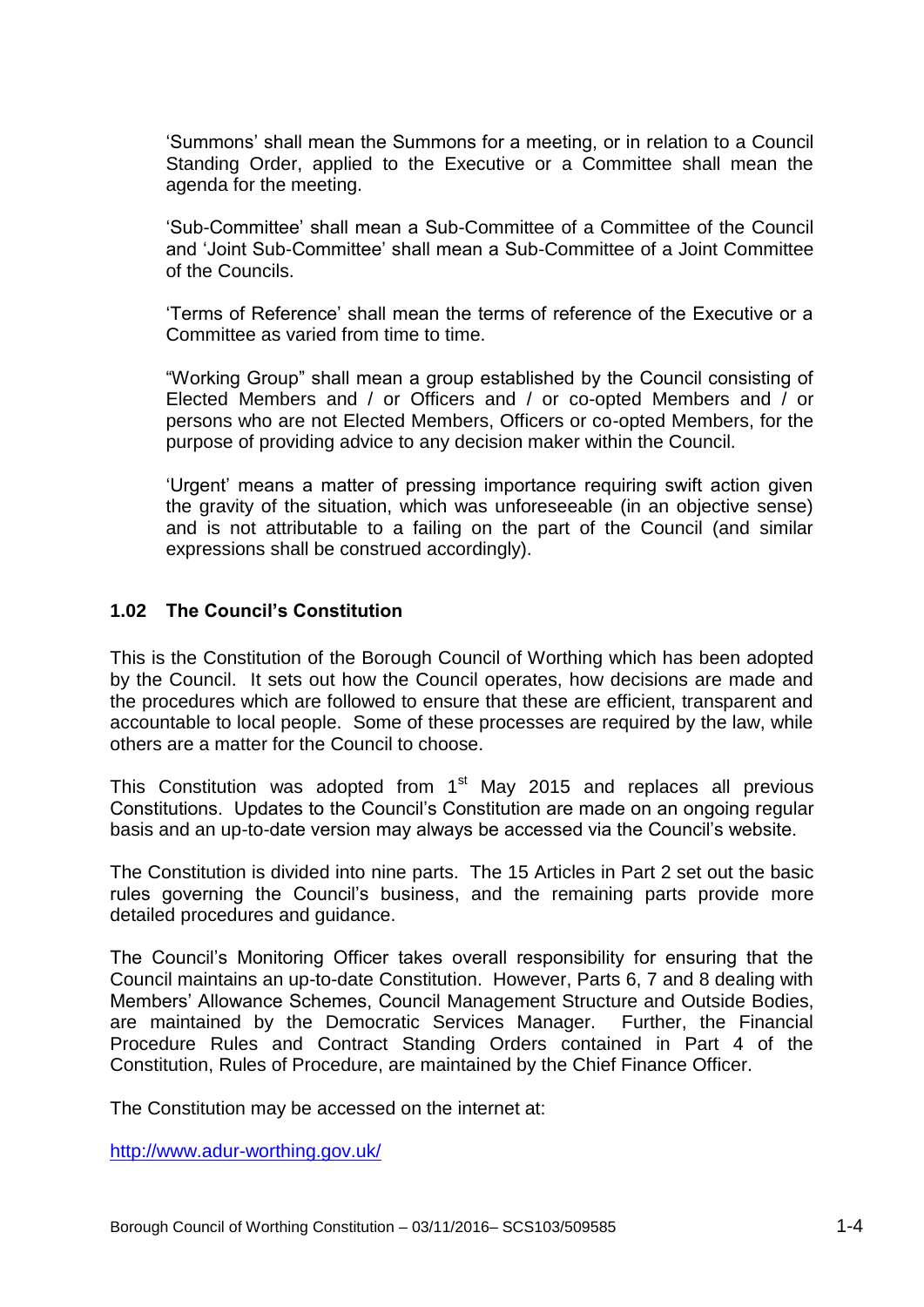Hard copies of the Council's Constitution will be provided, upon request to the Democratic Services Manager. However, a charge of £30 per copy will be made, and is payable in advance, to cover the costs of photocopying.

# **1.03 What is in the Constitution?**

Article 1 of the Constitution briefly describes the Constitution and commits the Council to:

- Leadership;
- Responsibility;
- Integrity;
- Transparency;
- **Efficient and effective services; and**
- Participation.

Articles 2 – 15 explain the rights of the citizens in relation to the Council and how the key parts of the Council operate. These are:

- Members of the Council (Article 2);
- The Citizen and the Council (Article 3);
- The Full Council (Article 4);
- Chairing the Council (Article 5);
- Overview and Scrutiny Committee (Article 6);
- The Executive (Article 7);
- Regulatory and other Non-Executive Decision-making Committees and Advisory Panels (Article 8);
- Governance (Article 9);
- Joint arrangements (Article 10);
- Officers (Article 11);
- Decision-making (Article 12);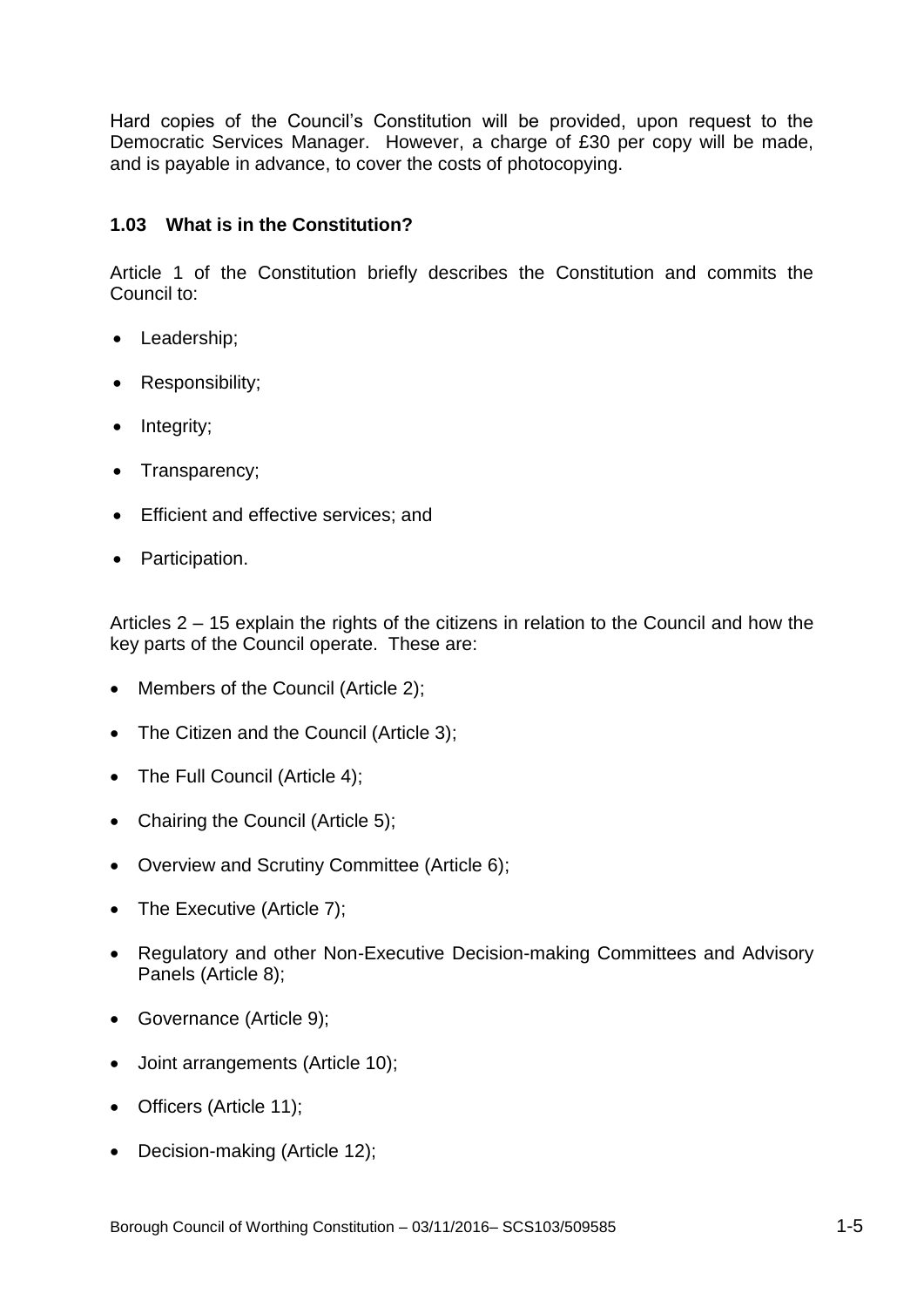- Finance, contracts and legal matters (Article 13);
- Review and revision of the Constitution (Article 14):
- Suspension, interpretation and publication of the Constitution (Article 15).

### **1.04 How the Council Operates**

The Council is composed of 37 Councillors (with elections by thirds), i.e. one third of Councillors are elected each year for three out of every four years. The Borough is divided into 13 Wards each of which elects 2 or 3 Councillors. The Councillors are democratically accountable to the residents of their Ward. The overriding duty of Councillors is to the whole Borough, but they have a special duty to their constituents, regardless of how they voted.

Councillors should undertake their duties in accordance with the high standards of conduct expected of persons in public life and, to this end, the Council has adopted a Members' Code of Conduct to which Members are obliged to adhere. The Joint Governance Committee oversees the provision of training and advice to Councillors on the Code of Conduct.

All Councillors meet together as the Full Council. Meetings of the Full Council are normally open to the public. Here Councillors decide the Council's overall policies, set the annual budget and the Council Tax. The Full Council will elect a Leader from among the elected Councillors.

Legislation provides the Leader with the executive decision-making powers of the Council. The Leader must appoint between 2 and 9 other elected Councillors to the Executive and delegates to the Executive, individual Executive Members and Officers many of the executive functions and powers.

The Council appoints at least one Overview & Scrutiny Committee, a Planning Committee and two Licensing & Control Committees.

The Full Council appoints the following Joint Committees with the District Council of Adur: a Joint Governance Committee; Joint Overview and Scrutiny Committee; Joint Staff Committee; Joint Senior Staff Committee and a Joint Senior Staff (Appeals) Committee. These are explained in more detail in Articles 7 to 9.

The Council appoints Members to the Joint Census Committee and the Greater Brighton Economic Committee with other Councils.

Each year, the Full Council appoints a ceremonial Mayor of the Borough, who also chairs meetings of the Full Council.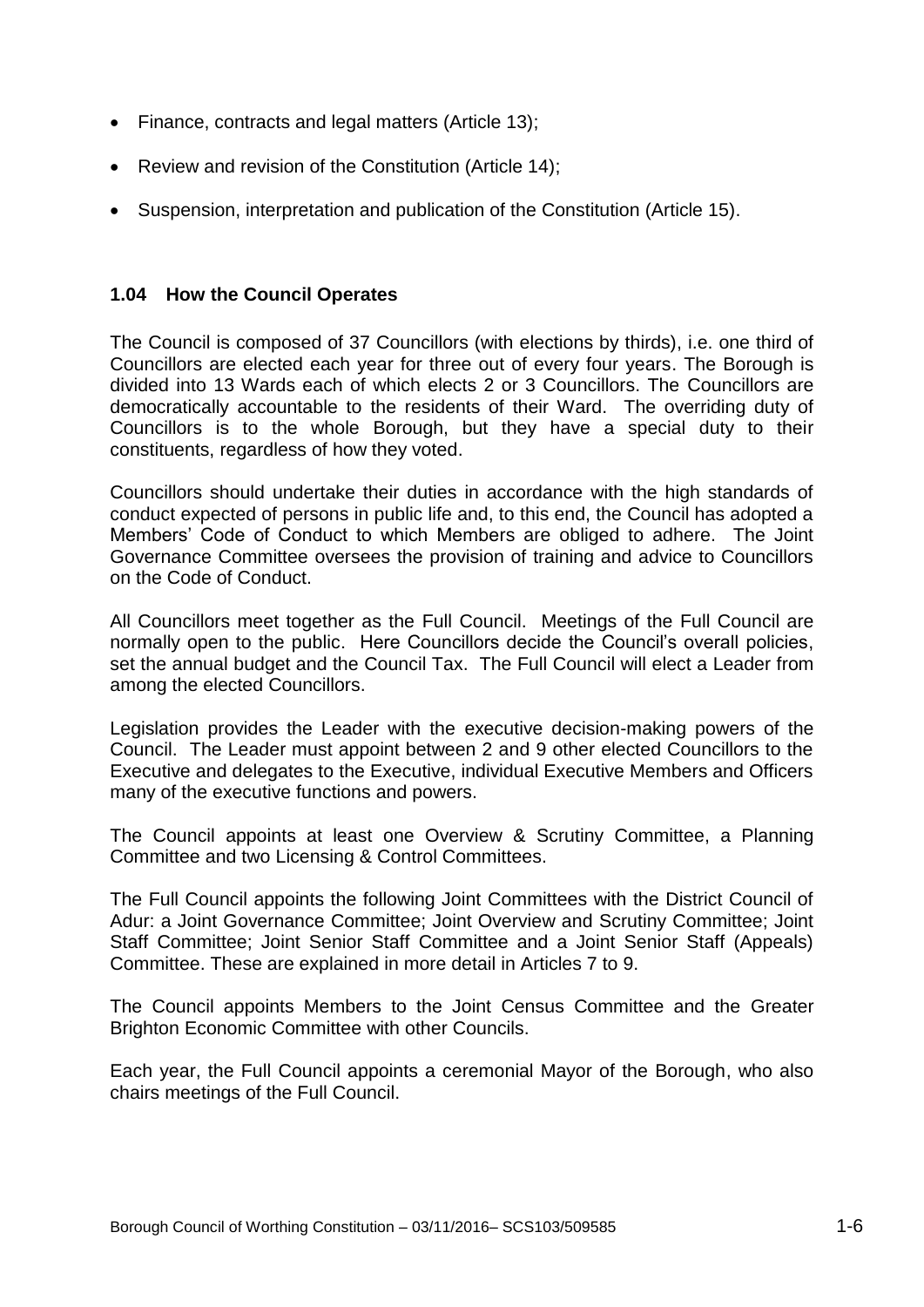### **1.05 How Decisions are made**

The Full Council agrees the policy framework and budget within which any other decisions within the Council are to be made.

The Executive are responsible for most of the other major decisions. The Executive is made up of the Leader and between 2 and 9 other elected Members of the Council. The Executive usually meets as a Joint Committee with the Executive of the District Council of Adur. This Committee is known as the Joint Strategic Committee. The fact that the Executive is to make a Key and/or Exempt Decision is published on the Council's website not less than 28 calendar days before the decision is to be made. When such decisions are to be discussed with Council Officers at a meeting of the Executive this will be open for the public to attend, except where confidential information or, if determined, exempt matters are being discussed. The Executive has to make decisions which are in line with the Council's overall policies and budget. If it wishes to make a decision which is outside the budget or policy framework, this must be referred to the Full Council as a whole to decide.

Executive Members take individual decisions, within the remit of their portfolios. These decisions are made outside of formal meetings following receipt of a written report, with recommendations and advice, from Officers. These individual Executive Member decisions are often taken as joint decisions following consultation with the equivalent Executive Member of the District Council of Adur.

The Council has put in place procedures to ensure that before such decisions are taken, there is appropriate opportunity for consultation with all interested parties and that the decisions must be recorded, in writing, kept and are available to the public.

The majority of the day-to-day decisions of the Council are delegated to Officers.

# **1.06 Overview and Scrutiny**

The Council will have at least one Overview and Scrutiny Committee ('OSC') and a Joint Overview and Scrutiny Committee ("JOSC") with the District Council of Adur which support the work of the Full Council and the Executive as well as scrutinising and challenging the decisions of the Executive and Officers when appropriate. When they are looking at policy development or reviewing decisions by the Executive, the OSC and JOSC can hold public hearings to receive evidence and opinions from the public, external experts, elected Members and Officers of the Council. Details of how matters can be brought before the OSC are set out in the Overview and Scrutiny Procedure Rules in Part 4 of the Constitution.

The majority of the work of Overview and Scrutiny is carried out by the Joint Overview and Scrutiny Committee with the District Council of Adur.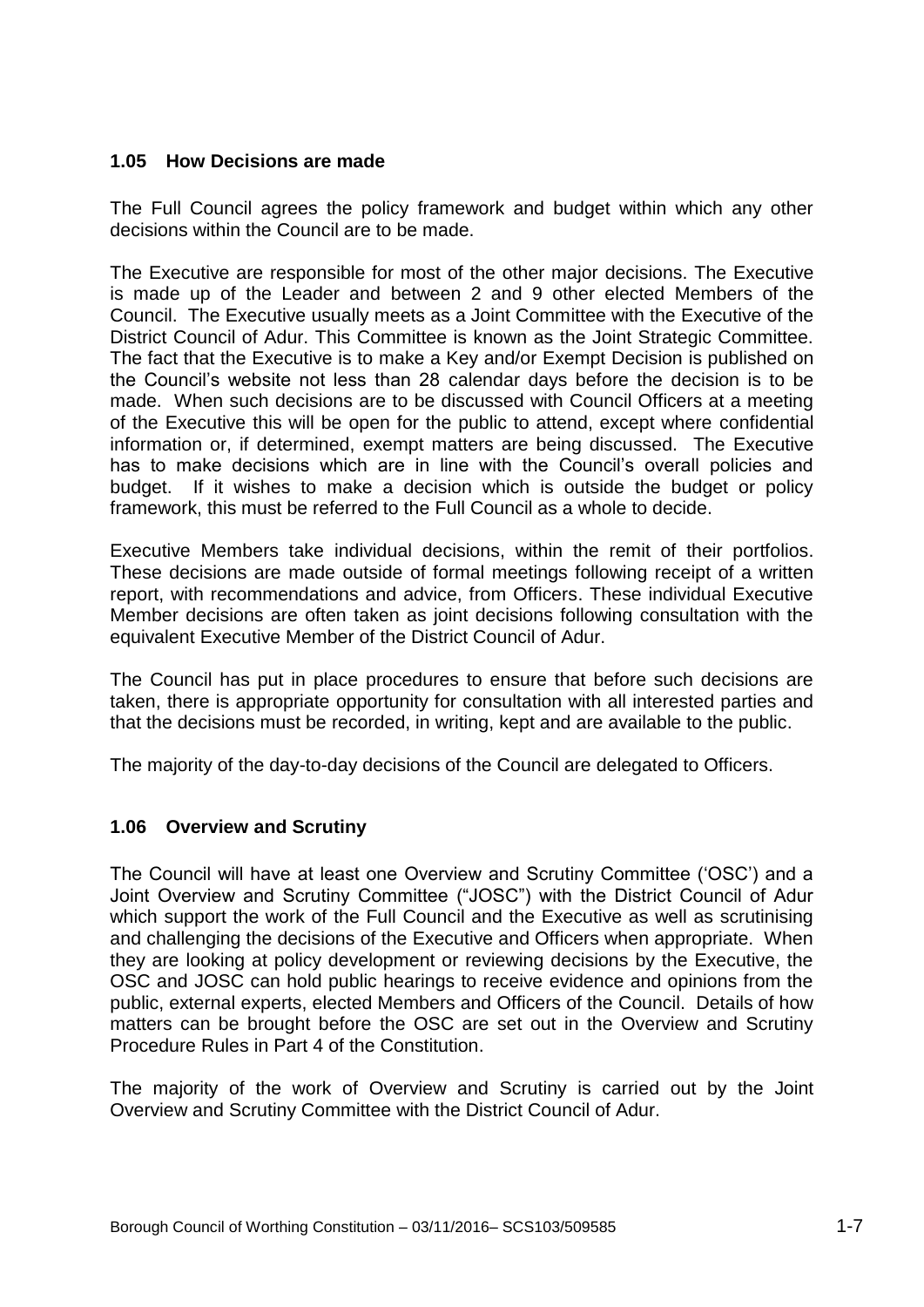## **1.07 Joint Governance Committee**

The Council has a Joint Governance Committee with Adur District Council, which is responsible for:

- (a) Promoting and maintaining high standards of conduct by Elected Councillors and Co-opted Members and determining standards matters;
- (b) Overseeing the audit function, annual accounts and the work of internal auditors; and
- (c) For all non-executive functions that are not the responsibility of Full Council or any other non-executive Committee.

### **1.08 Regulatory Committees**

The Council has three Regulatory Committees, one jointly with the District Council of Adur. These are:-

The Planning Committee, which is responsible for the Council's development control functions, determines the more complex or sensitive planning applications, and is responsible for planning enforcement and building regulations. Public involvement in this process is encouraged by the opportunity for the public (applicants and objectors) to make written and oral representations to the Committee on planning applications.

The Licensing and Control Committee A, which is responsible for all non-executive licensing functions, other than those under the Licensing Act 2003 and the Gambling Act 2005, including the licensing of private hire vehicles, drivers and operators and hackney carriage vehicles and drivers.

The Licensing and Control Committee B, which has been established under the Licensing Act 2003 and is responsible for developing the Council's Licensing Policy and making determinations under the Licensing Act 2003 and the Gambling Act 2005.

# **1.09 The Council's Staff**

Together with Adur District Council, the Council employs staff (called 'Officers') to give professional and practical advice, implement decisions of Members, make and implement delegated decisions and manage the day-to-day delivery of its services. Some Officers, namely the Chief Financial Officer (Section 151 Officer), Deputy Section 151 Officer, Monitoring Officer and Deputy Monitoring Officers, have a specific duty to ensure that the Council acts within the law and uses its resources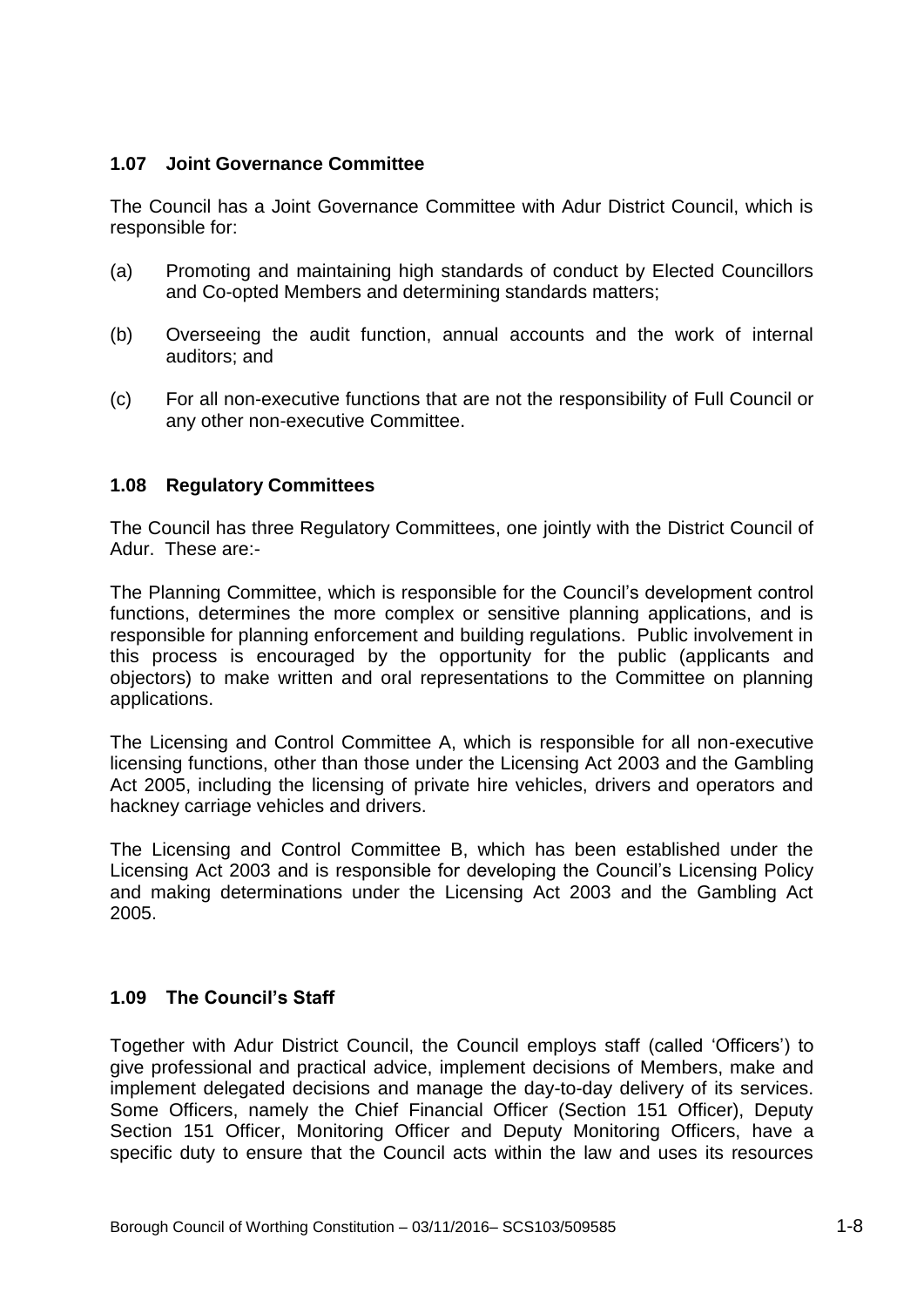wisely. A protocol in Part 5 of this Constitution governs the relationships between Officers and Members of the Council.

## **1.10 Citizens' Rights**

Citizens have a number of rights in their dealings with the Council. These are set out in more detail in Article 3. Some of these are legal rights, whilst others depend on the Council's own processes. The Local Citizens' Advice Bureau can advise on individuals' legal rights.

Where members of the public use specific Council services, they have additional rights. These are not covered in this Constitution.

Citizens have the right to:

- vote at local Elections for Councillors if they are registered;
- contact the Council about any matters for which it is responsible;
- contact their local Councillor about any matters of concern to them and which are the responsibility of the Council;
- obtain a copy of the Constitution;
- attend meetings of the Full Council, the Executive and Committees, except where confidential matters are being discussed or it is determined otherwise;
- petition to request a referendum on a Mayoral form of governance;
- present petitions, ask questions and make statements at meetings of the Full Council, the Executive and Committees in accordance with the relevant rules;
- find out, from the 28 Calendar Day Notice of Key and/or Exempt Decisions, what Key Decisions are to be made by the Executive or Officers; when they are to be made and how they can make representation;
- see copies of agendas, reports, background papers in relation to Full Council, the Executive and Committees, except those relating to exempt or confidential items;
- see any record of decisions or minutes of decisions made by the Full Council, the Executive and Committees, except those relating to exempt or confidential items;
- complain to the Council in accordance with its Complaints Procedure;
- complain to the Local Government Ombudsman if they think the Council has not followed its procedures properly. However, they should only do this after using the Council's own complaints process;